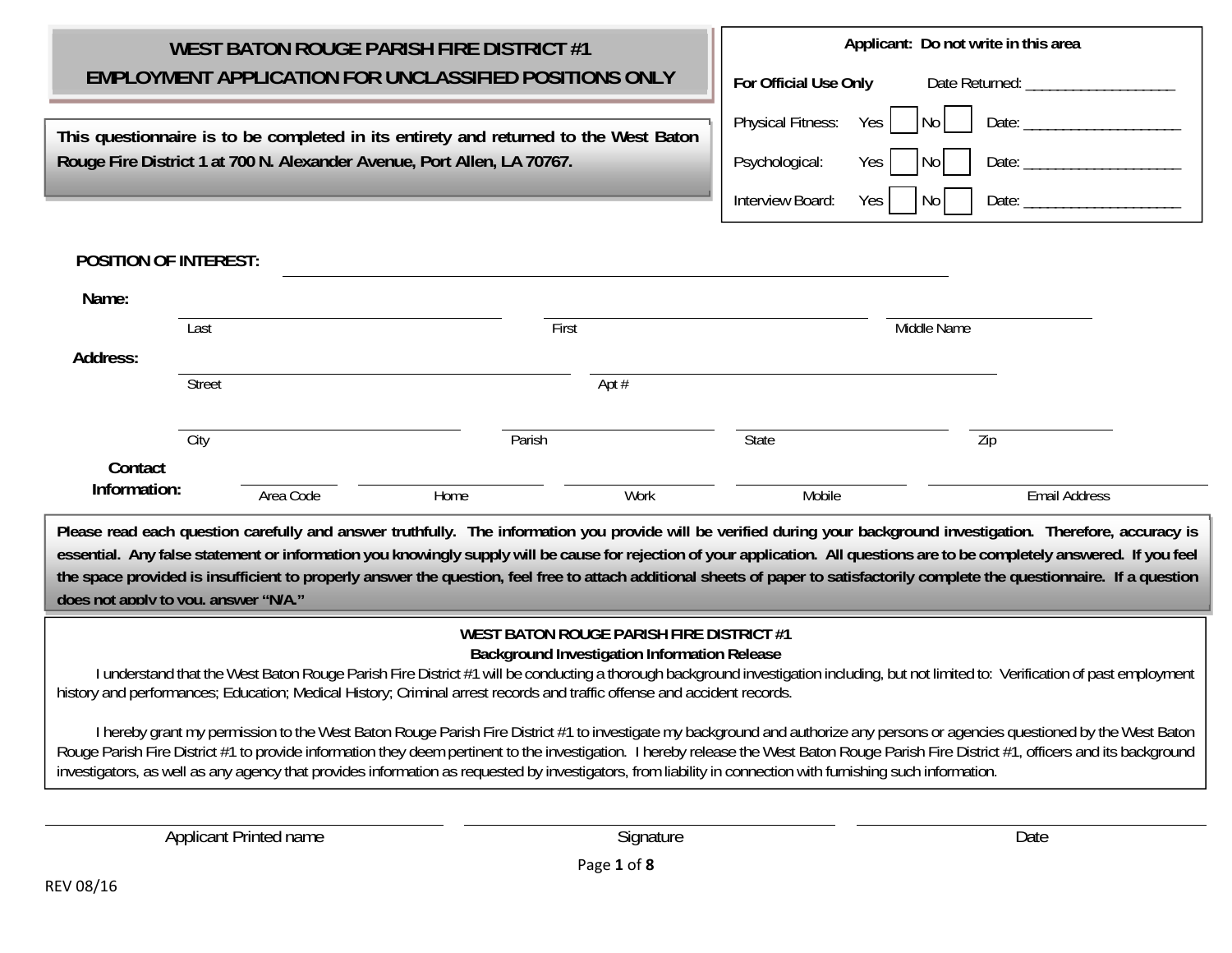|                                                                                                                              |                                                         |                                | PERSONAL INFORMATION                                                                                                                                          |                     |  |  |  |
|------------------------------------------------------------------------------------------------------------------------------|---------------------------------------------------------|--------------------------------|---------------------------------------------------------------------------------------------------------------------------------------------------------------|---------------------|--|--|--|
| NAME:                                                                                                                        | Last                                                    | First                          | <b>Middle Name</b>                                                                                                                                            | Gender              |  |  |  |
|                                                                                                                              |                                                         |                                |                                                                                                                                                               | Female<br>Male      |  |  |  |
|                                                                                                                              | Maiden Name, Aliases, or Any Other Name Used Before:    |                                |                                                                                                                                                               |                     |  |  |  |
|                                                                                                                              | Location of Birth (City, Parish/County, State, Country: |                                |                                                                                                                                                               |                     |  |  |  |
| Date of Birth:                                                                                                               |                                                         |                                | Social Security Number:                                                                                                                                       |                     |  |  |  |
| Driver's License Information:                                                                                                | State                                                   |                                | Class                                                                                                                                                         | <b>Restrictions</b> |  |  |  |
|                                                                                                                              |                                                         |                                |                                                                                                                                                               |                     |  |  |  |
|                                                                                                                              |                                                         |                                | <b>WORKING ENVIRONMENT</b>                                                                                                                                    |                     |  |  |  |
| Do you object to wearing a uniform?                                                                                          |                                                         | Yes<br>If yes, explain:<br>No. |                                                                                                                                                               |                     |  |  |  |
| Do you object to working 24 hour shifts?                                                                                     |                                                         | If yes, explain:<br>Yes<br>No  |                                                                                                                                                               |                     |  |  |  |
|                                                                                                                              |                                                         |                                | Do you object to being away from home overnight, holidays, or during periods of off time for training or to perform official duties?                          | <b>No</b><br>Yes    |  |  |  |
| If yes, who?<br>What department?<br>Do you have any relatives that are currently employed by the Parish?<br><b>No</b><br>Yes |                                                         |                                |                                                                                                                                                               |                     |  |  |  |
|                                                                                                                              |                                                         |                                | <b>CAREER OBJECTIVES</b>                                                                                                                                      |                     |  |  |  |
|                                                                                                                              |                                                         |                                | Briefly explain your reasons for wanting to work at the West Baton Rouge Parish Fire District #1 and what you expect to attain from your fire service career: |                     |  |  |  |
|                                                                                                                              |                                                         |                                |                                                                                                                                                               |                     |  |  |  |
|                                                                                                                              |                                                         |                                |                                                                                                                                                               |                     |  |  |  |
|                                                                                                                              |                                                         |                                |                                                                                                                                                               |                     |  |  |  |
|                                                                                                                              |                                                         |                                |                                                                                                                                                               |                     |  |  |  |
|                                                                                                                              |                                                         |                                |                                                                                                                                                               |                     |  |  |  |
|                                                                                                                              |                                                         |                                |                                                                                                                                                               |                     |  |  |  |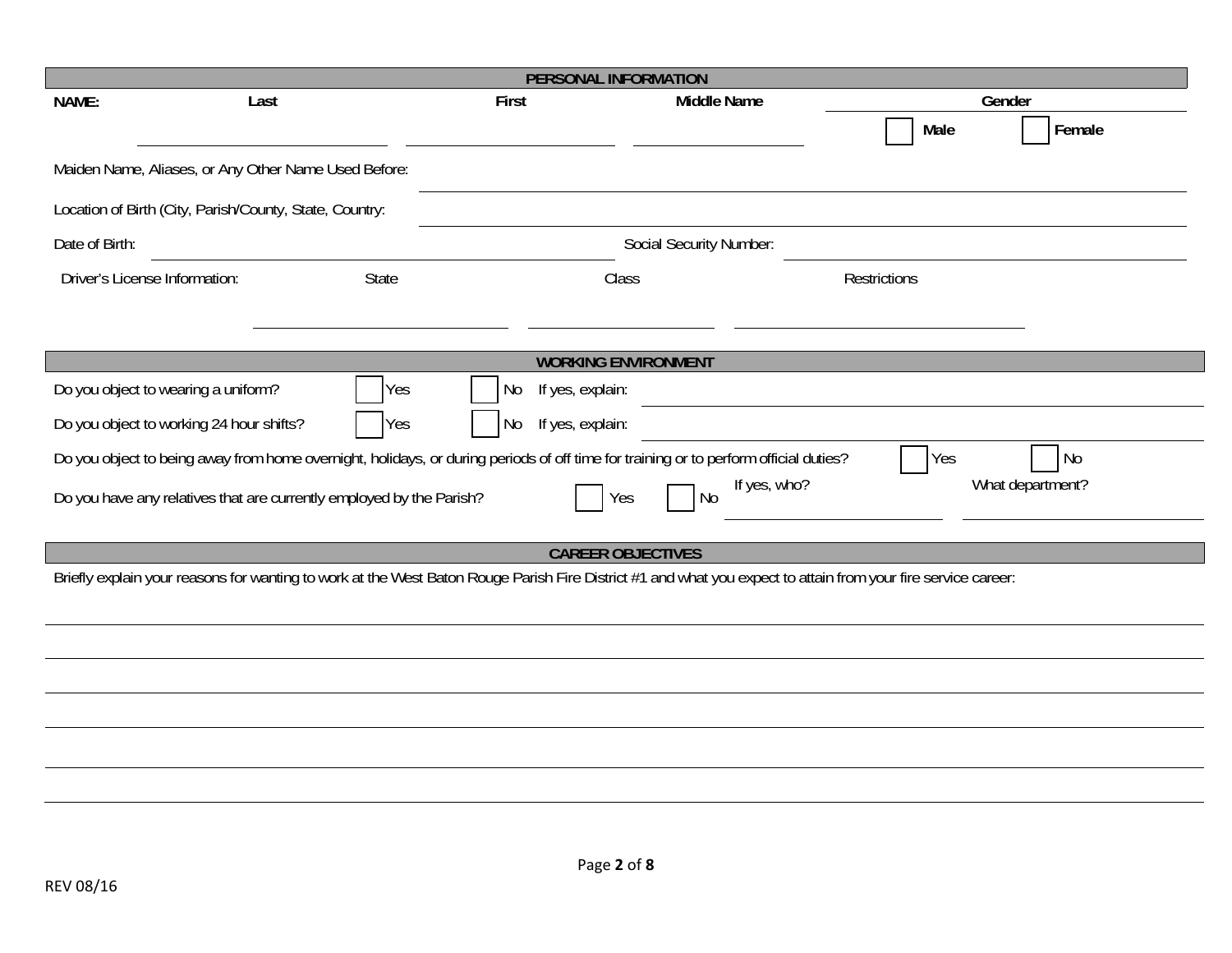|                                                                       |                                                                                                                                                                                   | <b>EDUCATION</b>                                                   |                                      |                                                         |  |  |
|-----------------------------------------------------------------------|-----------------------------------------------------------------------------------------------------------------------------------------------------------------------------------|--------------------------------------------------------------------|--------------------------------------|---------------------------------------------------------|--|--|
| School                                                                | Name and Location of School                                                                                                                                                       | <b>Course of Study</b>                                             | <b>Years Completed</b>               | <b>Degrees or Certifications Earned</b>                 |  |  |
| Elementary                                                            |                                                                                                                                                                                   |                                                                    |                                      |                                                         |  |  |
| Junior High/Middle                                                    |                                                                                                                                                                                   |                                                                    |                                      |                                                         |  |  |
| <b>High School</b>                                                    |                                                                                                                                                                                   |                                                                    |                                      |                                                         |  |  |
| College                                                               |                                                                                                                                                                                   |                                                                    |                                      |                                                         |  |  |
| Certifications,<br>licensures, etc                                    |                                                                                                                                                                                   |                                                                    |                                      |                                                         |  |  |
| Training                                                              |                                                                                                                                                                                   |                                                                    |                                      |                                                         |  |  |
| possess.                                                              | Please use this space to describe any experience, education, knowledge, skills, training, accomplishments, licenses, machine operations, computer programs or specials skills you |                                                                    |                                      |                                                         |  |  |
| Are you currently attending school?                                   | Yes                                                                                                                                                                               | What do you expect to accomplish?<br>No                            |                                      |                                                         |  |  |
|                                                                       | <b>MILITARY HISTORY</b><br>If yes, what branch and for what reason were you rejected?                                                                                             |                                                                    |                                      |                                                         |  |  |
| Have you ever been rejected for military service?<br><b>No</b><br>Yes |                                                                                                                                                                                   |                                                                    |                                      |                                                         |  |  |
|                                                                       | Have you ever served in any branch of the military?<br>Yes                                                                                                                        | If yes, what branch of the military did you serve in?<br><b>No</b> |                                      |                                                         |  |  |
| What date did you enter military<br>services?                         | What rank did you attain?                                                                                                                                                         | When were you discharged?                                          | Was your discharge honorable?<br>Yes | What type of discharge did you<br>receive?<br><b>No</b> |  |  |
|                                                                       | Did you ever receive any type of disciplinary action while you were in the service?                                                                                               | <b>Yes</b>                                                         | N <sub>o</sub>                       |                                                         |  |  |
|                                                                       | If you answered "YES," describe in detail the type of action filed against you, the circumstance, and the outcome of the action:                                                  |                                                                    |                                      |                                                         |  |  |
|                                                                       |                                                                                                                                                                                   |                                                                    |                                      |                                                         |  |  |
|                                                                       |                                                                                                                                                                                   |                                                                    |                                      |                                                         |  |  |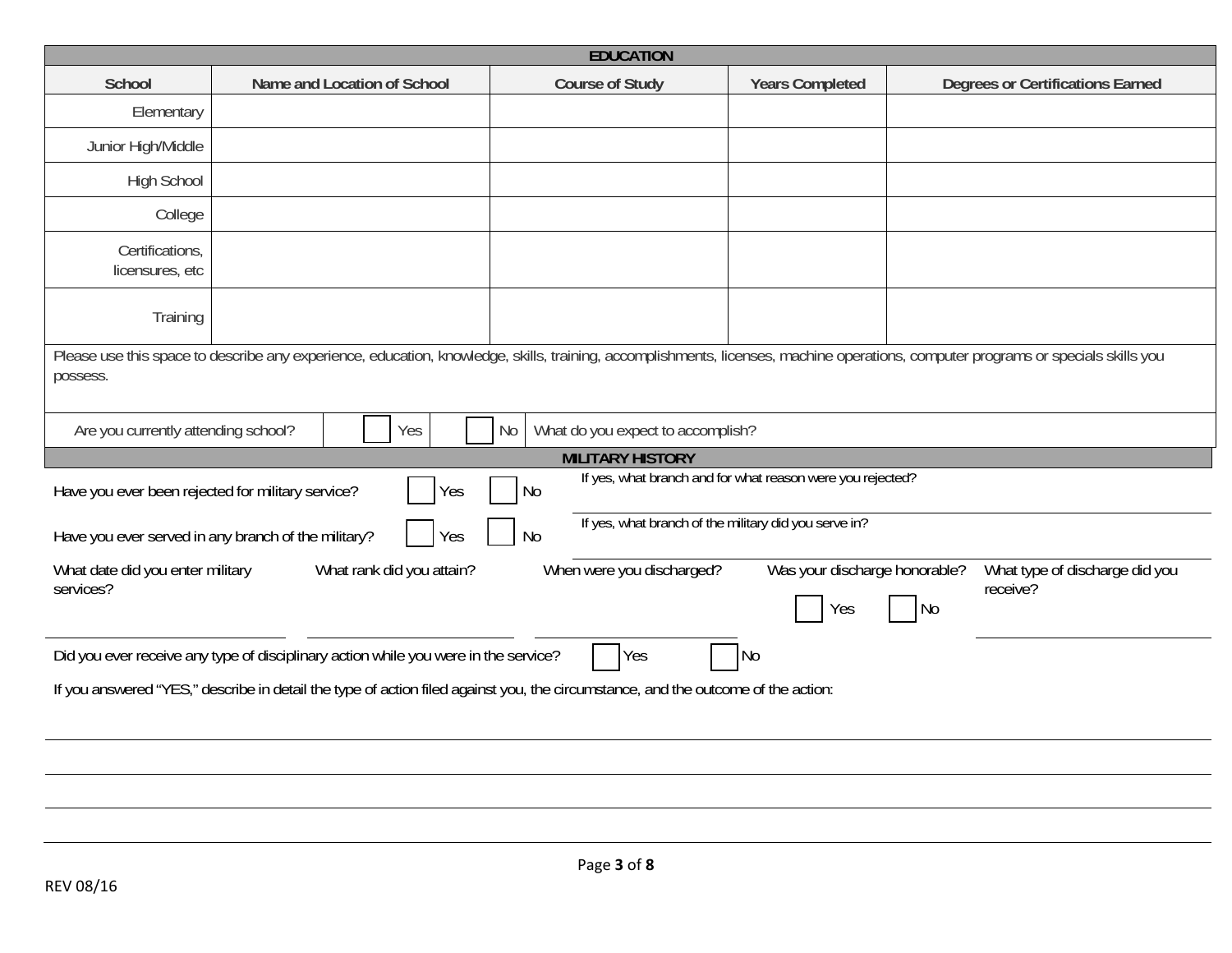| Are you now or have you ever received compensation from the federal government for a service related disability? |  | $V_{\alpha\alpha}$<br>ی با |  | <b>No</b> |
|------------------------------------------------------------------------------------------------------------------|--|----------------------------|--|-----------|
|------------------------------------------------------------------------------------------------------------------|--|----------------------------|--|-----------|

What was the reason for compensation?

| Are you currently in a reserve or national guard unit?                                                                  | Yes                                        | If yes, what branch do you serve in?<br>N <sub>o</sub>                        |                          |                                                            |
|-------------------------------------------------------------------------------------------------------------------------|--------------------------------------------|-------------------------------------------------------------------------------|--------------------------|------------------------------------------------------------|
| Where is your unit located?                                                                                             | What job do you have in your unit?         | List the name, address, and telephone of the commanding officer in your unit. |                          |                                                            |
|                                                                                                                         |                                            |                                                                               |                          |                                                            |
|                                                                                                                         |                                            | <b>DRIVING RECORD</b>                                                         |                          |                                                            |
| <b>Driver's License Number:</b>                                                                                         | <b>State</b>                               | <b>Expiration Date</b>                                                        | Type or Class            | <b>Restrictions</b>                                        |
| Have you ever received a traffic citation?                                                                              | Yes<br>N <sub>o</sub>                      |                                                                               |                          |                                                            |
| If you answered yes, list below the dates, the offenses, and the court dispositions of each citation you have received: |                                            |                                                                               |                          |                                                            |
| <b>OFFENSE</b>                                                                                                          | <b>DATE</b>                                | <b>LOCATION</b>                                                               |                          | <b>DISPOSITION</b>                                         |
|                                                                                                                         |                                            |                                                                               |                          |                                                            |
|                                                                                                                         |                                            |                                                                               |                          |                                                            |
|                                                                                                                         | If yes, how many?                          | How many were your fault?                                                     |                          | How many that was your fault resulted in injury to another |
| Have you ever had a<br>Yes<br>traffic accident?                                                                         | <b>No</b>                                  |                                                                               | person?                  |                                                            |
| List the accidents which were your fault and resulted in injury to another party:                                       |                                            |                                                                               |                          |                                                            |
| <b>DATE</b>                                                                                                             | LOCATION                                   | CITY/PARISH/COUNTY                                                            |                          | # OF PEOPLE                                                |
|                                                                                                                         |                                            |                                                                               |                          |                                                            |
|                                                                                                                         |                                            |                                                                               |                          |                                                            |
| Has your driver's<br>license ever been<br>Yes<br>suspended?                                                             | If yes, for what reason?<br>N <sub>0</sub> | How long was it<br>suspended or revoked?                                      | <b>Suspension Dates:</b> | What agency suspended your license?                        |
| Have you ever been cited for the following:                                                                             | <b>Reckless Operation?</b>                 | No<br>Yes                                                                     |                          |                                                            |
|                                                                                                                         |                                            | Page 4 of 8                                                                   |                          |                                                            |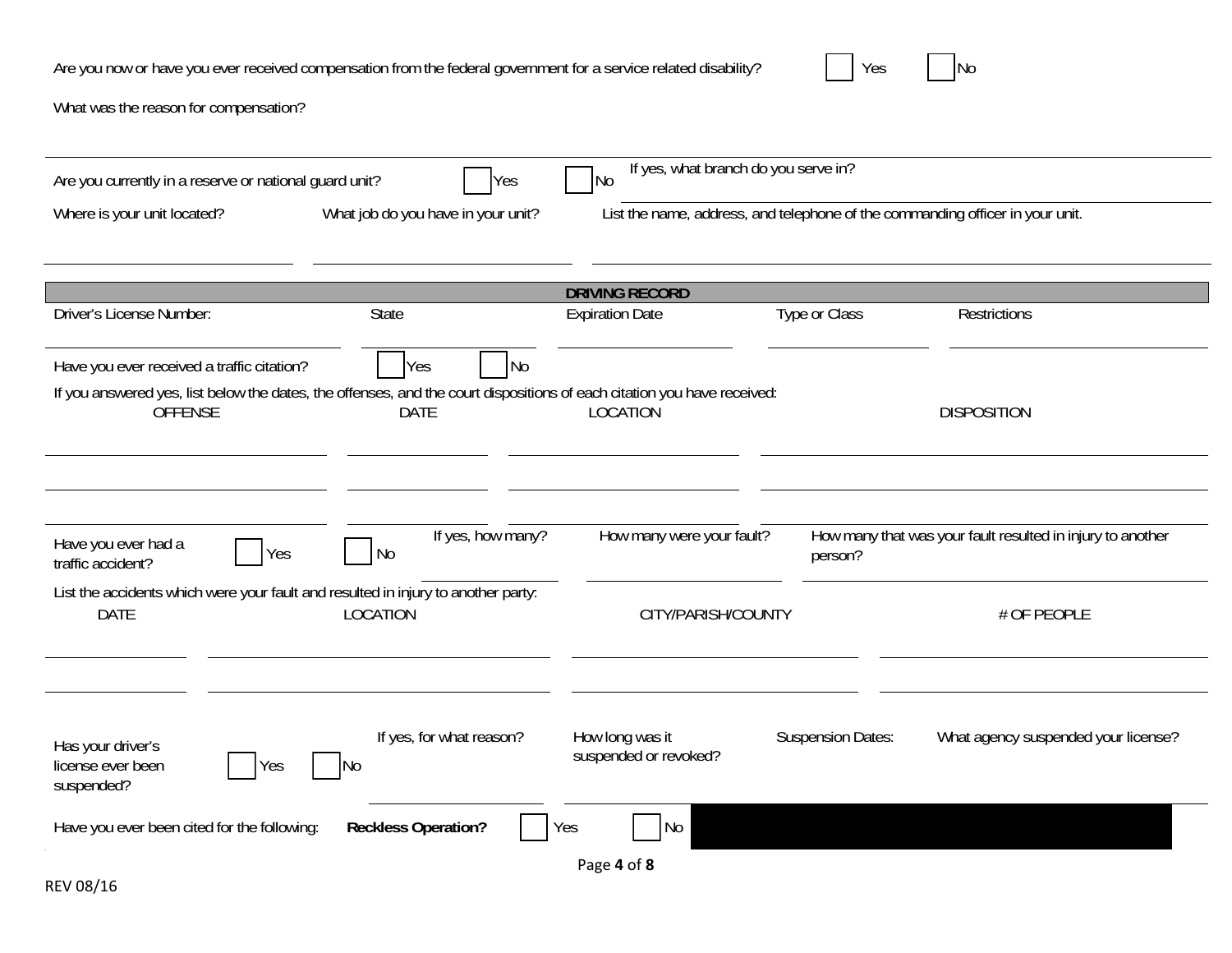| <b>EMPLOYMENT HISTORY</b>                                                                                                       |
|---------------------------------------------------------------------------------------------------------------------------------|
| If yes, when?<br>Have ever applied with the West Baton Rouge Parish<br>N <sub>0</sub><br>Yes<br>Fire District #1?               |
| Have you ever applied for any other position with the<br>If yes, which department?<br>When?<br>N <sub>0</sub><br>Yes<br>Parish? |
| Have you ever applied to any other fire department<br>If yes, please explain below.<br>Yes<br>No<br>before?                     |
| Name of Department<br>Location<br>Date                                                                                          |
|                                                                                                                                 |
|                                                                                                                                 |
| Have you ever worked for a fire department in the<br>Yes<br>No<br>past?                                                         |
| If yes, list the departments, locations, dates, and positions below:                                                            |
|                                                                                                                                 |
|                                                                                                                                 |
| Did you leave any of these departments for any reason other than voluntary resignation?<br>N <sub>0</sub><br>Yes                |
| If you answered "yes," identify the position and explain why you left:                                                          |
|                                                                                                                                 |
| Were any disciplinary actions taken against you during your employment with a fire department?<br>Yes<br>No                     |
| Did you ever engage in any misconduct that went undetected while you were serving any fire department?<br>Yes<br>No             |
| If you answered "yes," please explain:                                                                                          |
| If yes, what department?<br><b>No</b><br>Are you currently employed with a fire department?<br>Yes                              |
| Why do you want to leave the agency you currently work with to work for the West Baton Rouge Parish Fire District #1?           |
| Where and when?<br>Have you ever been fired from any position you have held?<br>Yes<br><b>No</b>                                |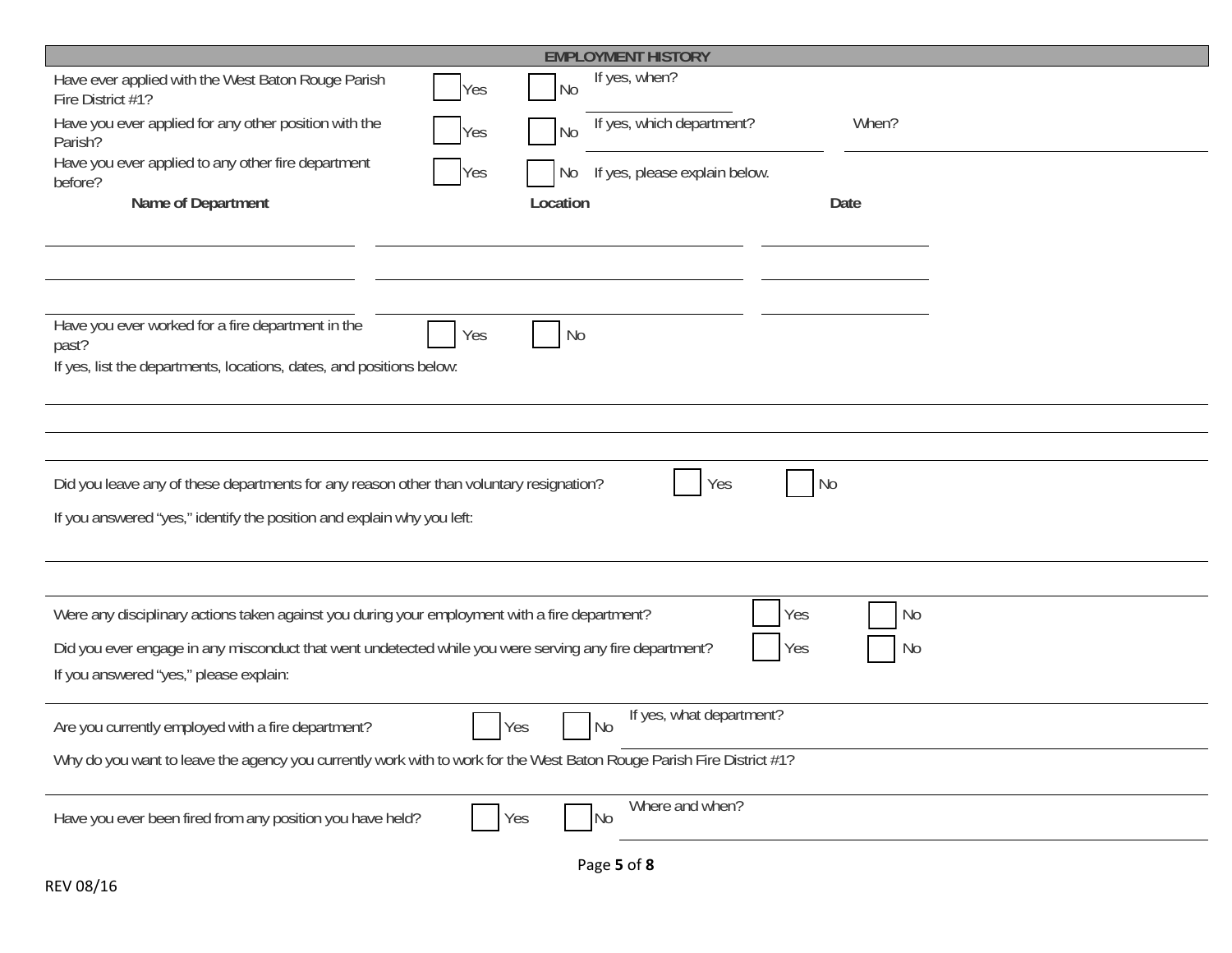If you answered "yes," for what reason?

|                                                                                                                                                                                                                                    |                             | Have you ever been asked to resign in lieu of being fired? | Yes | <b>No</b>                                                                  | If yes, with what company, why, and when? |                    |                          |  |
|------------------------------------------------------------------------------------------------------------------------------------------------------------------------------------------------------------------------------------|-----------------------------|------------------------------------------------------------|-----|----------------------------------------------------------------------------|-------------------------------------------|--------------------|--------------------------|--|
| Have you ever quit a job without giving sufficient notice?                                                                                                                                                                         |                             |                                                            | Yes | <b>No</b>                                                                  | If yes, which employer and why?           |                    |                          |  |
|                                                                                                                                                                                                                                    | Are you currently employed? | Yes<br>N <sub>0</sub>                                      |     | Do you think your present employer will<br>give you a good recommendation? | Yes                                       | If no, why?<br>No  |                          |  |
| List below all the employment positions you have held for the past ten (10) years, regardless of how long you were employed. Beginning with the position you now hold,<br>list all other jobs held in reverse chronological order. |                             |                                                            |     |                                                                            |                                           |                    |                          |  |
|                                                                                                                                                                                                                                    | <b>Dates of Employment</b>  | Name of Employer and Location                              |     | Telephone No.                                                              | Position(s) Held                          | Reason for Leaving | <b>Supervisor's Name</b> |  |
| To:                                                                                                                                                                                                                                | From:                       |                                                            |     |                                                                            |                                           |                    |                          |  |
| To:                                                                                                                                                                                                                                | From:                       |                                                            |     |                                                                            |                                           |                    |                          |  |
| To:                                                                                                                                                                                                                                | From:                       |                                                            |     |                                                                            |                                           |                    |                          |  |

| To: | From:                             |                                                                                                                         |     |                                      |                   |  |
|-----|-----------------------------------|-------------------------------------------------------------------------------------------------------------------------|-----|--------------------------------------|-------------------|--|
|     |                                   |                                                                                                                         |     |                                      |                   |  |
|     |                                   |                                                                                                                         |     | PARTY and ORGANIZATIONAL AFFILIATION |                   |  |
|     |                                   | Are you, or have you been in the past, a member of any<br>organization which might be considered radical or subversive? | Yes | No                                   | Which $group(s)?$ |  |
|     |                                   | Have you ever attended any meeting of an organization or<br>group which might be considered radical or subversive?      | Yes | No                                   | Which group(s)?   |  |
|     | considered subversive or radical? | Do you sympathize with any organization which might be                                                                  | Yes | No                                   | Which groups(s)?  |  |

List the clubs and/or organizations you are a member of below. Include name, location and number of years.

To: From:

To: From: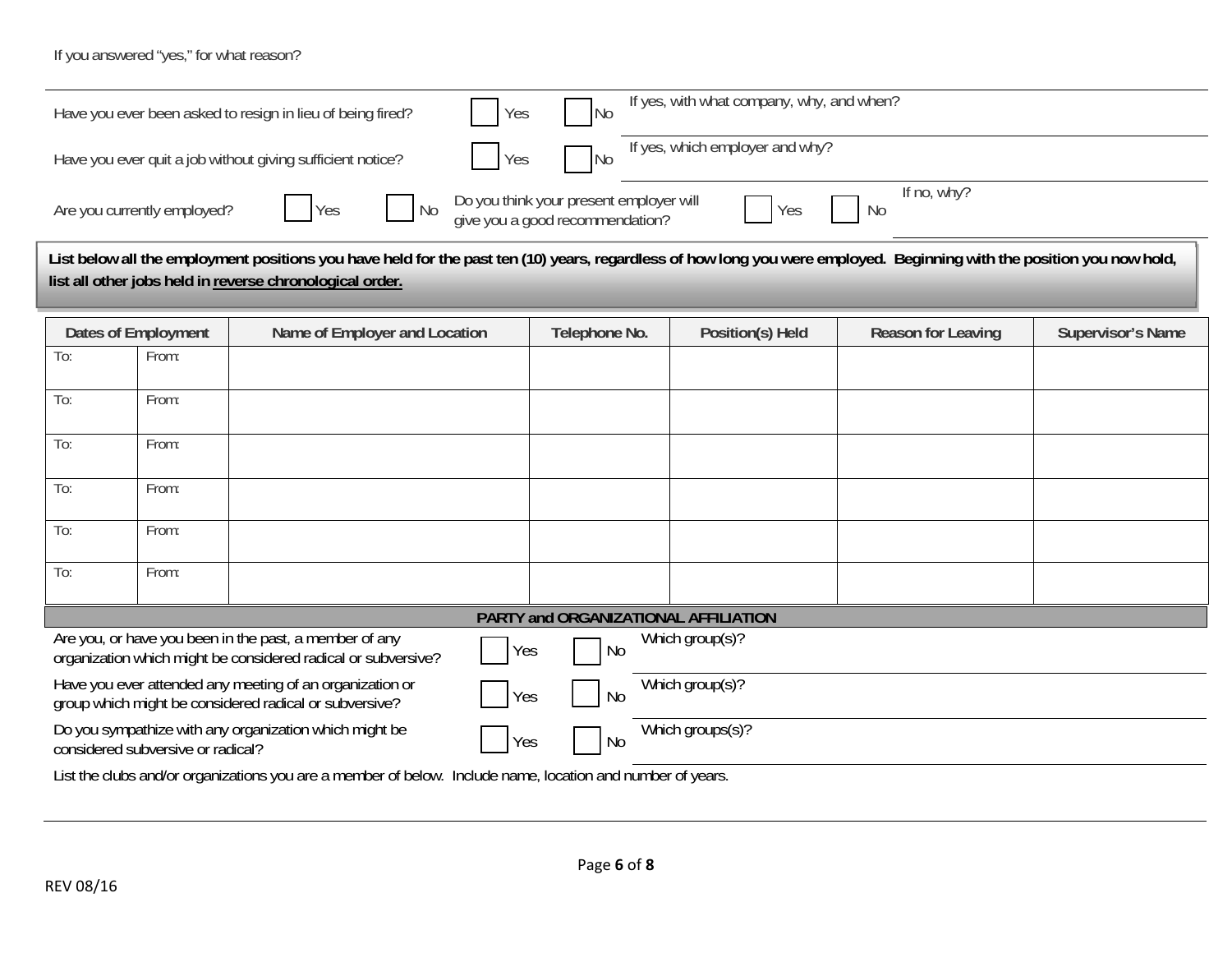|                                                                                       |                                                                                                                     | <b>ALCOHOL/DRUG USE</b>                                            |                                                   |                                                                           |
|---------------------------------------------------------------------------------------|---------------------------------------------------------------------------------------------------------------------|--------------------------------------------------------------------|---------------------------------------------------|---------------------------------------------------------------------------|
| Do you consider yourself a<br>light, moderate, or heavy<br>drinker?                   | What do you usually drink when<br>you consume alcoholic<br>beverages?                                               | How often do you<br>consume alcoholic<br>beverages?                | How much alcohol do you<br>consume during a week? | How many times have you been<br>intoxicated during the past 12<br>months? |
| How many times have you had<br>a "buzz" or been "tipsy" during<br>the past 12 months? | How many times have you driven a vehicle<br>after having consumed alcoholic beverages<br>within the past 12 months? | Have you ever been arrested as<br>a result of alcohol consumption? | Yes                                               | No                                                                        |
| If you answered "yes," explain the circumstances below:                               |                                                                                                                     |                                                                    |                                                   |                                                                           |
|                                                                                       |                                                                                                                     |                                                                    |                                                   |                                                                           |
| Have you ever been admitted to a substance abuse clinic?                              | Yes                                                                                                                 | If so, where?<br>No                                                |                                                   |                                                                           |
|                                                                                       | What type of substance addiction were you being treated for?                                                        |                                                                    |                                                   |                                                                           |
|                                                                                       | Have you ever experimented or used the following drugs or substances?                                               |                                                                    |                                                   |                                                                           |
| Drug                                                                                  | # of Times Used                                                                                                     | <b>Last Time Used</b>                                              | <b>Ever Addicted?</b>                             |                                                                           |
| Marijuana                                                                             |                                                                                                                     |                                                                    |                                                   |                                                                           |
| Hashish                                                                               |                                                                                                                     |                                                                    |                                                   |                                                                           |
| Speed                                                                                 |                                                                                                                     |                                                                    |                                                   |                                                                           |
| Heroin                                                                                |                                                                                                                     |                                                                    |                                                   |                                                                           |
| L.S.D                                                                                 |                                                                                                                     |                                                                    |                                                   |                                                                           |
| Cocaine                                                                               |                                                                                                                     |                                                                    |                                                   |                                                                           |
| "Crack" Cocaine                                                                       |                                                                                                                     |                                                                    |                                                   |                                                                           |
| <b>PCP</b>                                                                            |                                                                                                                     |                                                                    |                                                   |                                                                           |
| Other                                                                                 |                                                                                                                     |                                                                    |                                                   |                                                                           |
|                                                                                       |                                                                                                                     |                                                                    |                                                   |                                                                           |